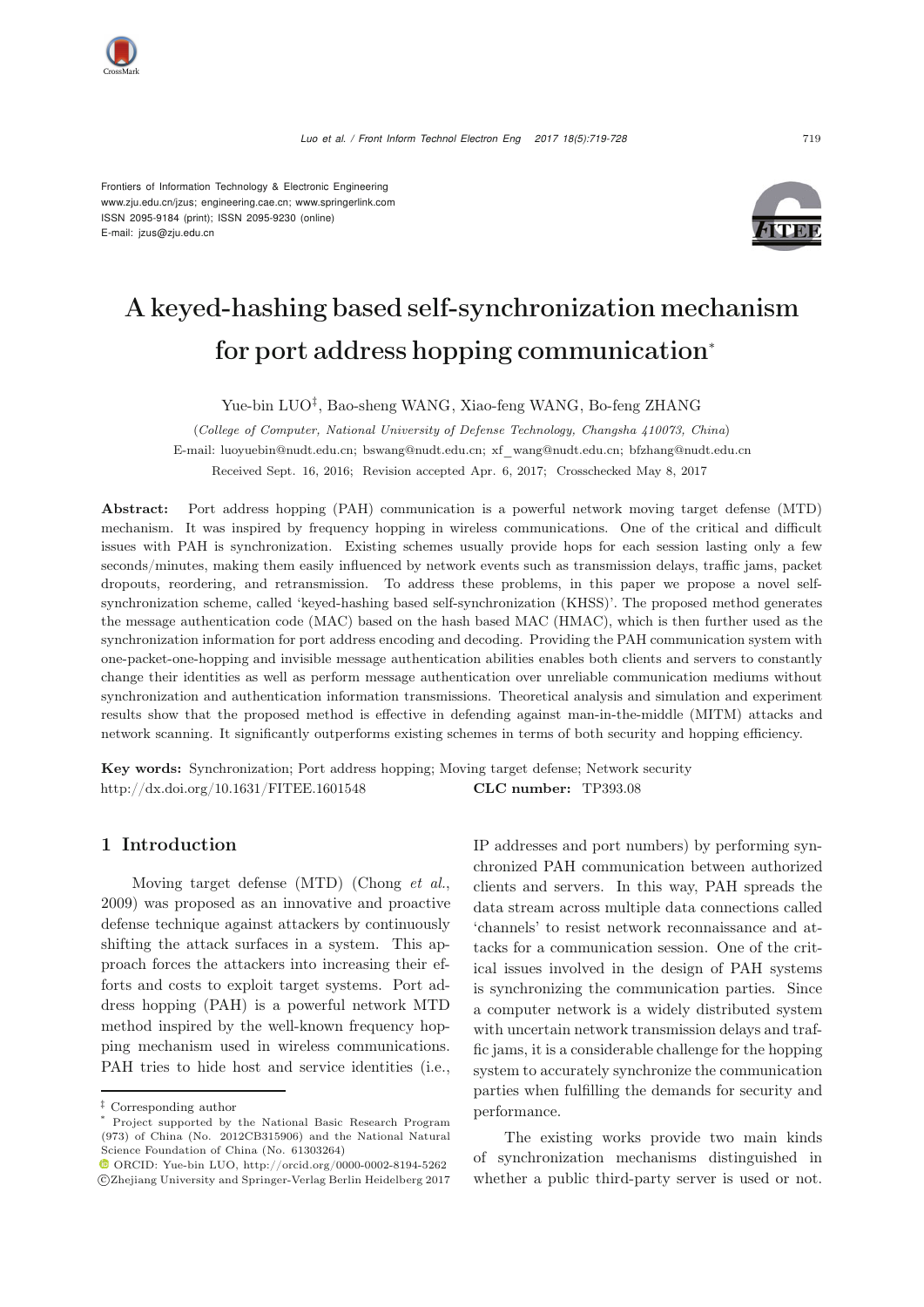The first category called 'time synchronization' or 'timestamp-based synchronization' relies on a public third-party server (e.g., a time or timestamp server) to sy[nchronize](#page-9-1) [the](#page-9-1) [communication](#page-9-1) [parties.](#page-9-1) Kewley *et al.* [\(2001](#page-9-1)) provided a technique called 'dynamic network address translation (DyNAT)', which enables dynamic network address translation of the Internet protocol (IP) address and transmission control protocol (TCP) port number. This technique makes it difficult for the adversary to create and maintain a map of the network. [Lee and Thing](#page-9-2) [\(2004\)](#page-9-2) proposed random port hopping (RPH), which changes the server's port numbers dynamically as a function of time and a cryptographic key shared between the server and clients. Similar tactics such as network address hop[ping/mutation](#page-9-4) [\(Sifalakis](#page-9-3) *et al.*, [2005;](#page-9-3) Jafarian *et al.*, [2014\)](#page-9-4) and port and address hopping schemes [\(Atighetchi](#page-9-5) *et al.*, [2003;](#page-9-5) Luo *[et al.](#page-9-6)*, [2015b;](#page-9-6) [2017](#page-9-7)) have been presented to implement hopping communication relying on time synchronization and random number generators. This kind of synchronization uses the synchronized system time to determine the transmission channels (i.e., their addresses and ports) to be selected periodically over time. The potential problem in this case is that a precise clock is required for both the server and the client; thus, it cannot be used for communications by connecting multiple hosts with different local times. Moreover, the network congestion and delay can cause synchronization errors and further lead to protection failures. Shi *[et al.](#page-9-8)* [\(2008](#page-9-8)) introduced a full service hopping (FSH) tactic and designed a timestamp-based synchronization scheme to overcome the flaws of time synchronization. Before launching the hopping service, the current timestamp of the server host is delivered to a public server (or agent), and all of the trusted clients must request the timestamp from the public server so that they can determine the right service communication identities. However, timestampbased synchronization has two critical flaws, i.e., request overload and boundary failure. Furthermore, a common problem with this kind of synchronization is that instead of the application server, the synchronization server may become the weak point.

The other category of synchronization mechanism is based on the transmitting synchronization information along with the communication data. Since this type of mechanism does not rely on a third party, we call it 'self-synchronization'. [Badishi](#page-9-9) *et al.* [\(2007](#page-9-9)) presented a port rationing channel (PRC) that applies to two-party communications, and introduced an ACK-based method to overcome the problem of synchronization. ACK-based synchronization requires no precise clock, and the hopping information is transferred through an ACK frame. The drawback is that it cannot be applied to multi-party communications since a third party cannot join in the communication without the ACK frame. In addition, acknowledgement losses may lead to the two parties using a [certain](#page-9-10) [port](#page-9-10) [for](#page-9-10) [a](#page-9-10) [longer](#page-9-10) [period](#page-9-10) [of](#page-9-10) [time.](#page-9-10) Morris *et al.* [\(2012](#page-9-10)) proposed to use data length (DL) or packet count (PC) for hopping synchronization. This approach switches the ports based on DL or PC of a given transaction during the communication session. DL or PC randomly changes during the communication session and varies from one transaction to another. However, both the server and the client must precisely count DL or the packet number during the whole session, and any network event such as data packet dropout, packet reordering, or retransmission may cause synchronization failures.

Obviously, none of the previous techniques provide a perfect synchronization mechanism without using third-party servers, when adapting to complex network situations including transmission delays, traffic jams, packet dropouts, reordering, and retransmission. In this paper we present a selfsynchronization scheme called 'keyed-hashing based self-synchronization (KHSS)', which overcomes the previous problems and implements synchronization based on the HMAC [\(Krawczyk](#page-9-11) *et al.*, [1997](#page-9-11)) mechanism for message authentication [\(Modares](#page-9-12) *et al.*, [2014](#page-9-12)). In KHSS, a cryptographic hash function, e.g., MD5 [\(Rivest, 1992\)](#page-9-13) or SHA-1 [\(Eastlake and Jones](#page-9-14), [2001](#page-9-14)), is used in combination with a secret shared key, where a message is hashed to a digest, which is further used as the synchronization information for PAH.

Our method possesses a one-packet-one-hopping synchronization ability and enables both the clients and servers to change their communication ports and IP addresses without relying on third-party servers or using additional communication channels to transmit synchronization information. The KHSS-based PAH system also inherits the message authentication function from HMAC, providing a secret and convenient way to check the integrity of information transmitted over an unreliable medium. In contrast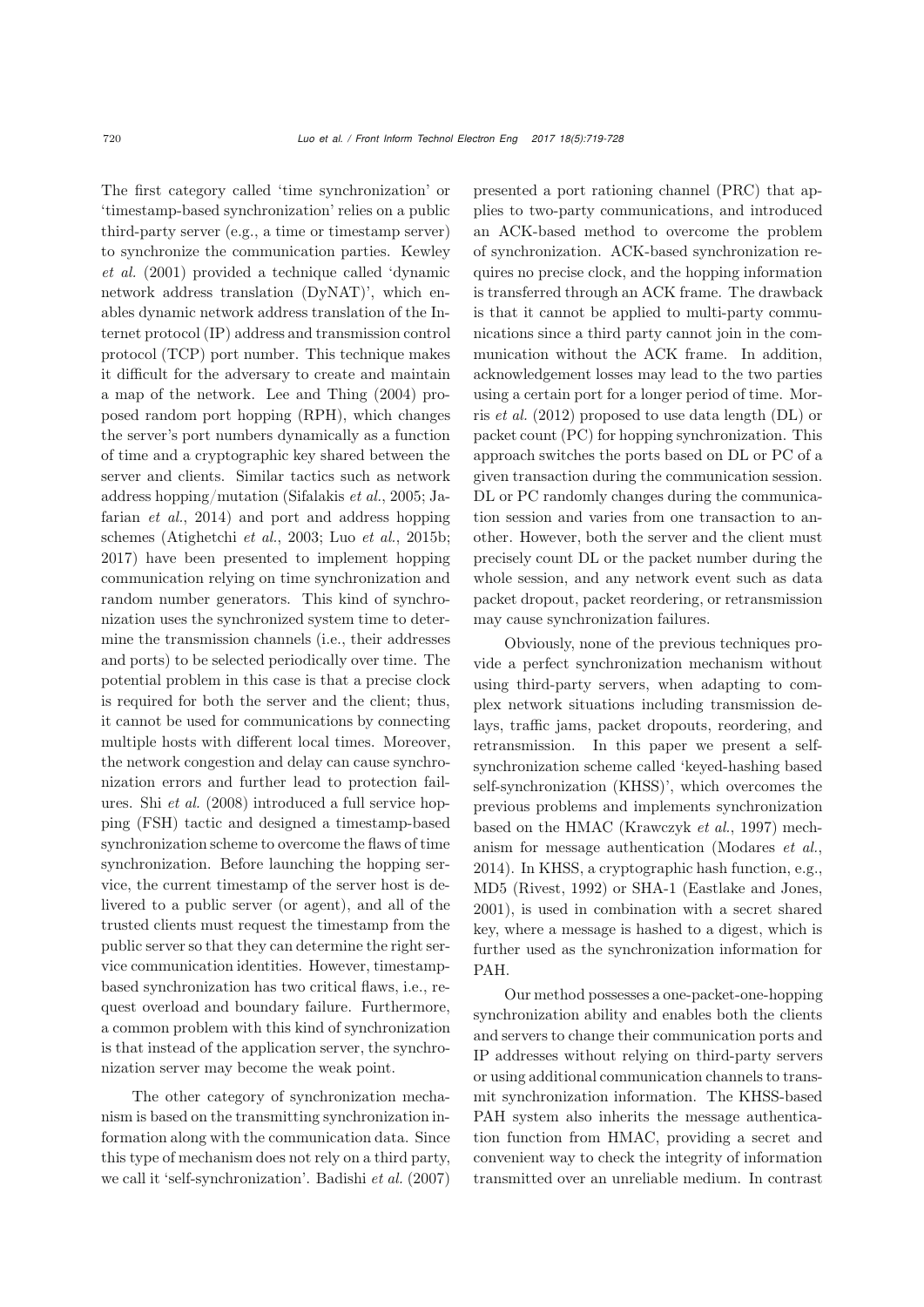to traditional message authentication which transfers the message authentication code (MAC) with the communication data, the KHSS-based PAH scheme does not need to transmit any authentication information through the communication channel, and the keyed-hashing operations and port address encoding/decoding are performed only in the hopping converters. Therefore, KHSS-based PAH provides an invisible and more secure message authentication method, which is effective for defending against manin-the-middle (MITM) attacks. We provide security analysis and conduct experiments on our campus network and a virtual network to evaluate the performance and overhead of the proposed method, and the results show that our method significantly outperforms conventional synchronization schemes in terms of both security and hopping efficiency while maintaining an acceptable overhead.

# 2 Keyed-hashing based self-synchronization scheme

#### 2.1 System model and problem formulation

The general PAH model is shown in Fig. [1,](#page-2-0) where there is a PAH converter located at the edges of the client network and the server network (e.g., on the gateway in front of the subnet switch for the client or server domain), which performs port and address mutation/translation according to the port and address encoding/decoding algorithm. It contains four modules: (1) the synchronization module which synchronizes the communication parties using synchronization schemes described in Section [1,](#page-0-0) (2) the preprocessing module which unpacks the received packet and extracts its real communication identities (i.e., IP addresses and port numbers), (3) the port address mutation module which encodes/decodes the real identities to/from the temporary virtual identities based on the synchronization information and pseudo-random generators, and (4) the repacking module which repacks the transformed packet.

The PAH system relies on the synchronization module to synchronize the communication parties, and the service is available only if PAH is performed based on precise synchronization information. Therefore, there is a general consensus that the primary focus of the synchronization technologies must be: (1) to increase the hopping frequency



<span id="page-2-0"></span>Fig. 1 General port address hopping system model (PAH: port and address hopping)

while reducing the rate of synchronization failures, (2) to develop synchronization methods that depend neither on the third-party servers nor on additional communication channels, and (3) to adapt to complex and constantly changing network environments.

Generally, a PAH system uses subnet addresses other than a global IP address for address hopping to avoid potential routing problems because: (1) it would explode the sizes of the routing tables, the number of routing updates, and the frequency of recomputing routes; (2) it would result in tremendous administrative overhead for reconfiguring mechanisms that make address-based decisions; (3) it would require global coordination to be implemented. Therefore, providing subnet-level address hopping is an appropriate choice and the packets after address hopping are still routable without routing updates. Subnet-level address hopping means that the only address translated is the host portion of the destination address, not the network address. Thus, the packet can be routed normally. The number of bits that are translated depends on the class of IP address in use. Specifically, the addresses of classes B and C are used. Thus, address hopping mutates the lower 16 bits in each class B destination address and the lower 8 bits in class C. In this study we describe the address mutation limited to subnet-level addresses.

When it comes to a next-generation network such [as](#page-9-15) [a](#page-9-15) [software-defined](#page-9-15) [network](#page-9-15) [\(SDN\)](#page-9-15) [\(](#page-9-15)Lantz *et al.*, [2010\)](#page-9-15), the route problem using a global IP can be solved through flow table distributions. Under this condition, address hopping will no longer be limited to the subnet level. Note that address hopping can use a global IP in address hopping, meaning that the arbitrary *k*-bit part of the 32-bit public IP address can be changed in the hopping; thus, we must guarantee that the addresses after hopping will not fall into the private or reserved address ranges.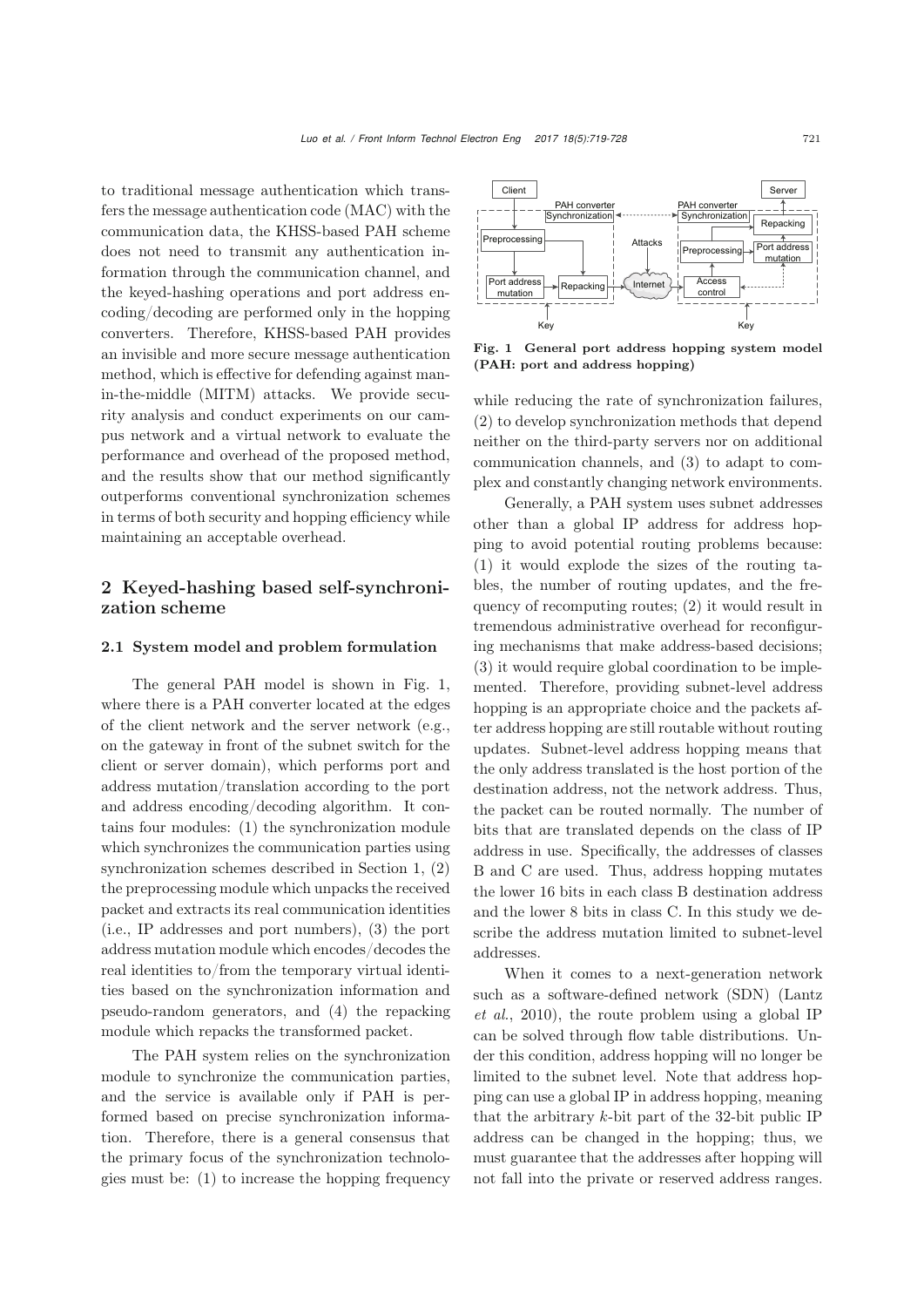KHSS provides a universal synchronization mechanism, where this kind of address hopping using a global IP can be easily implemented by performing address transitions for a larger number of bits in the address encoding/decoding phase.

### 2.2 Keyed-hashing based self-synchronization

In this study we introduce the HMAC message authentication mechanism [\(Krawczyk](#page-9-11) *et al.*, [1997](#page-9-11)) and design a self-synchronization mechanism for PAH, KHSS, where a message is hashed to a digest which is then used for port and address encoding/decoding in PAH. KHSS requires a cryptographic hash function denoted by *H* (e.g., MD5, SHA-1), in combination with a secret key *K*. To defend against MITM attacks, key-sharing can be achieved using public key cryptography (PKC) [\(Forouzan](#page-9-16), [2009\)](#page-9-16), which establishes a shared secret key between two parties based on an authentic third party, i.e., a public key infrastructure (PKI). The latest studies show that key-sharing can also be achi[eved](#page-9-17) [using](#page-9-17) [a](#page-9-17) [secret](#page-9-17) [handshake](#page-9-17) [scheme](#page-9-17) [\(](#page-9-17)Gu and Xue, [2011\)](#page-9-17) without any third party. The scheme establishes a shared session key based on pairings over elliptic curves (EC). Its security relies on the bilinear Diffie–Hellman assumption (BDH). After that, the communication parties can use the session key to perform PAH. For a new communication session, the two parties can establish a new session key or use the existing session key to perform KHSS. We assume that all communication parties already have their session keys based on a secret handshake scheme.

The general structure of the KHSS scheme describes how KHSS uses the HMAC message authentication mechanism to allow a PAH converter to synchronously compute variant communication identities (Fig. [2\)](#page-3-0). Every time a PAH converter receives a message, the message is used as the input for HMAC, and HMAC generates an *L*-bit hash sum (*L*=128 for MD5, *L*=160 for SHA-1) as its output. Then, the hash sum is used to perform exclusive OR operations with the communication identities that are extracted from the message and determine the communication identities to which they should be changed.

Fig. [3](#page-3-1) describes the detailed operations for KHSS, which can be broken down into three phases: a preprocessing phase, a keyed-hashing phase, and an identity encoding/decoding phase. In the preprocessing phase, the communication identities

including the destination IP address (iph→daddr), source IP address (iph→saddr), destination port (tcph→dest), and source port (tcph→source) for the received packet are extracted and stored. Then the 17-byte variant fields of the IP datagram including the source and destination IP addresses and ports, the time to live (iph→ttl), the network layer checksum (iph→check), and the communication layer checksum (tcph→check) are set to 0 to form a transmission invariant message *M*.



<span id="page-3-0"></span>Fig. 2 General structure of the keyed-hashing based self-synchronization scheme (HMAC: hash based  $MAC$ 



<span id="page-3-1"></span>Fig. 3 Keyed-hashing based self-synchronization operations in detail

In the keyed-hashing phase, message *M* and the shared secret key *K* are used as the inputs for the HMAC to generate a hash output denoted by hashsum. In the HMAC function, ipad and opad are two [fixed](#page-9-11) [and](#page-9-11) [different](#page-9-11) [strings](#page-9-11) [defined](#page-9-11) [in](#page-9-11) Krawczyk *et al.* [\(1997\)](#page-9-11). Furthermore, a random selection function *S* shared between the encoder and the decoder is used to randomly select the fixed-length parts of the hashsum, which we denote by  $sum_i$ , and len<sub>i</sub> is its bit length, where *i* represents the index. For PAH in a class C network, two 8-bit parts and two 16-bit parts are randomly selected from the hashsum for address and port encoding/decoding, respectively. In the identity encoding/decoding phase, the hash digests generated and selected in the preceding phase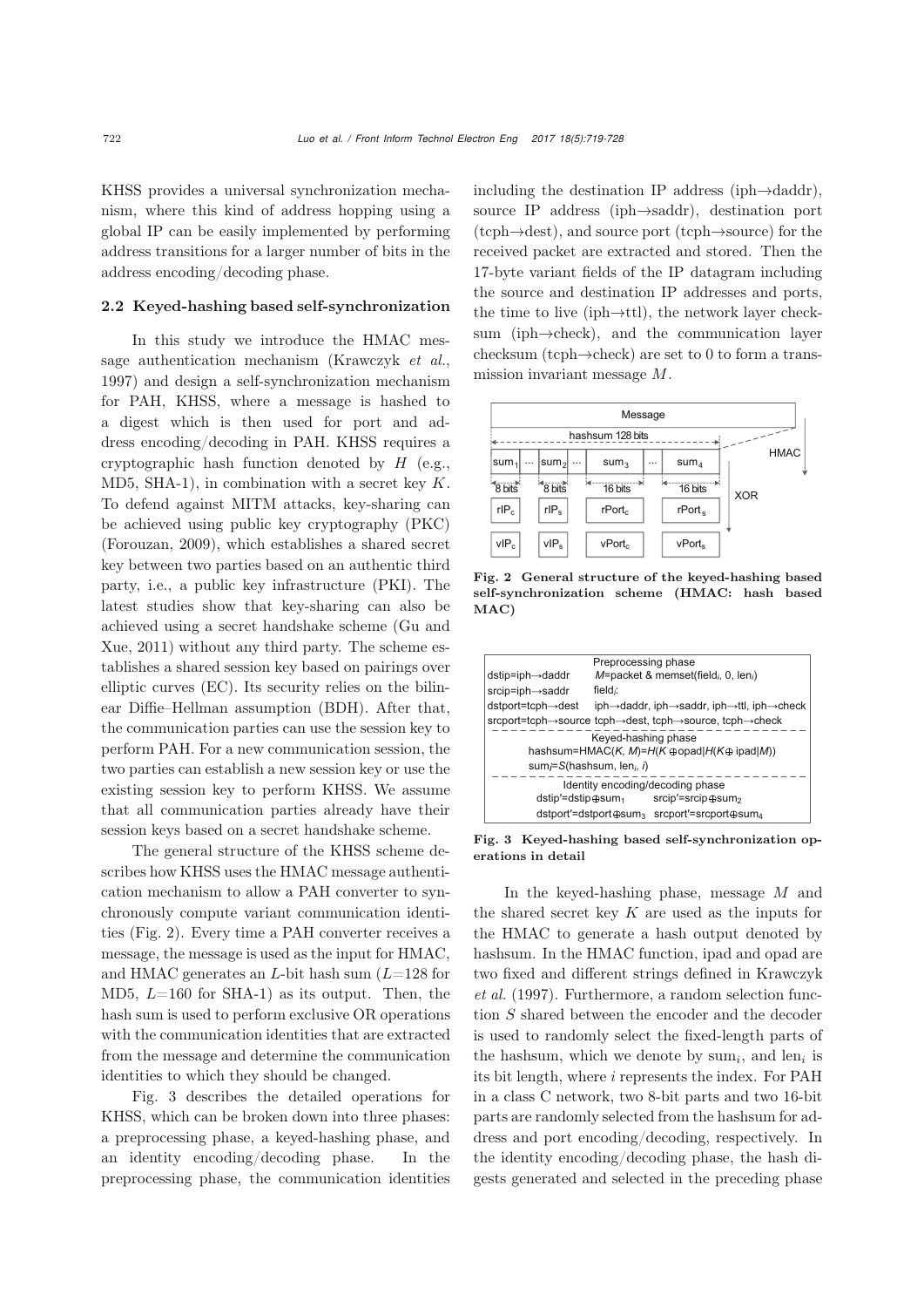are used to perform exclusive OR operations with the identities extracted from the message in the preprocessing phase and to determine the communication identities to which they should be changed.

# 2.3 Benefits of keyed-hashing based selfsynchronization based port address hopping

The keyed-hashing based self-synchronization provides PAH with one-packet-one-PAH and an invisible message authentication function. The former provides PAH with a network scanning defense ability. By deploying fast PAH, the real service identities are replaced by temporary virtual identities. This functionality is called 'service hiding', whereby the underlying correlation between the IP address and the server host, and the correlation between the port number and the service application are broken down. As a result, attackers cannot directly identify the server/service information through the IP address or port number in the packet. The identity information that is changed in the hopping consists of (1) the host portion of the server IP address and (2) the TCP/UDP port number. This enables us to conceal, from layers 2 and 3's perspectives, the identity of the actual server machines and services. Such concealment is sufficient to defeat a large pool of network-level traffic analysis tools. Furthermore, one-packet-one-hopping is the maximum hopping frequency that a PAH system can reach, and it is also the safest scheme, which is known as perfect hopping (Luo *[et al.](#page-9-6)*, [2015b\)](#page-9-6), since the lifetime of each hop can be as short as several microseconds. Only the packet whose message digest and communication identities fulfill the KHSS-based PAH mechanism (i.e., its port and address can be decoded and mapped to a port and an address that are valid and active on the receiver side) can reach the right server host and service application. Meanwhile, messages using random/invalid ports and addresses can be easily detected and controlled.

An additional benefit of this tactic is that it increases the likelihood of detecting attackers. Since attackers cannot accurately locate the target service, they are forced to re-scan the target network frequently at different times. These recurring probes significantly slow down the attack progress, and at the same time increase their chances of being detected. The KHSS-based PAH combines invisible message authentication with PAH. In this scenario,

although an attacker is capable of monitoring the network traffic and obtaining communication information at any given time, the attacker cannot change its context since any change in the packet will result in an invalid decoding result on the receive side.

The PAH scheme pseudo-randomly spreads a peer-to-peer connection across the port address space. In the pseudo-random PAH scheme the port address values are changed in a manner that is unknown to intermediary attackers but known by the two endpoints or peers. Flow sniffing schemes depend on the stability of flow identification through a 5-tuple that includes source and destination IP addresses, source and destination port addresses, and a protocol type. The peer-to-peer flows that use the PAH scheme are no longer bound to these identifiers. Thus, an intermediary attacker cannot build up the necessary state to manipulate the flow. In addition, the KHSS-based PAH system inherits the message authentication function from HMAC. In contrast to traditional message authentication in which MAC is transferred with the communication data, KHSS-based PAH provides an invisible and more secure message authentication scheme in combination with PAH, in which the message digest is computed and used only in the PAH converters without transmission through any communication channels. Therefore, the attackers cannot perform brute force attacks to find the secret key or hash collisions since they know nothing about the real MAC used in the PAH communication. As an example, a packet with its communication identities encoded is sent to a network, and an attacker in the middle might launch attacks such as modification and masquerading to threaten the integrity of the message. These changes will induce different outputs of HMAC on the receiver side, and further determine illegal/invalid communication identities decoded from the message. Consequently, this illegal message can be easily detected and controlled. Therefore, the proposed method can effectively defeat a large class of MITM attacks.

## 3 Security analysis

### 3.1 Description of HMAC

HMAC, which is a standardized hash-based MAC algorithm, was designed by [Bellare](#page-9-18) *et al.* [\(1996](#page-9-18))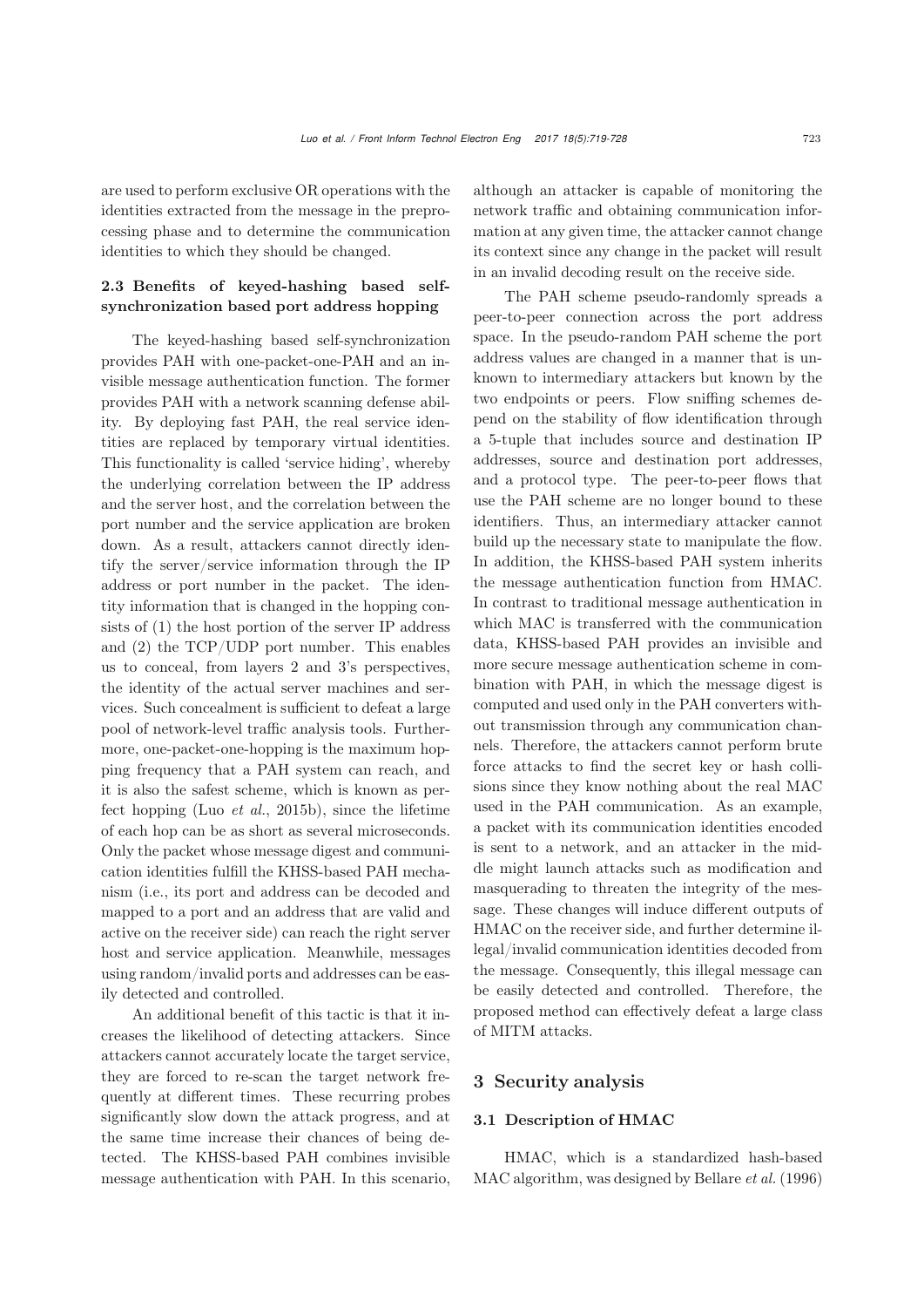and later standardized by ANSI, IETF, ISO, and NIST [\(Krawczyk](#page-9-11) *et al.*, [1997](#page-9-11)). HMAC has also become very popular and has been widely used and implemented in SSL, SSH, IPsec, and TLS among others. HMAC takes a message of an arbitrary bitlength and hashes it to a fixed-length output with a secret key. HMAC applies, in both its inner and outer parts, the iterated message digest construction of the hash function *H*, which is defined by

$$
\operatorname{HMAC}(K,M) = H(K \oplus \operatorname{opad} \mid H(K \oplus \operatorname{ipad} \mid M)),
$$

where *M* is the message, *K* is the secret key, and opad and ipad are two fixed constants. In practice, the function *H* can be replaced by the compression function of cryptographic hash functions such as MD4, MD5, SHA-0, and SHA-1.

## 3.2 Security for keyed-hashing based selfsynchronization mechanism

The HMAC algorithms usually inherit the security and efficiency of their underlying primitives. HMAC has been proven to be secure as long as the compression function of the underlying hash function is a pseudo-random function. Under this condition, HMAC is proved to be pseudo-random. Note that the security proof of pseudo-randomness provides the KHSS security. It has been proven that HMAC-MD5 and HMAC-SHA-1 can provide greater security than their underlying hash function MD5 and SHA-1. Furthermore, the attackers know nothing about the message digest that is generated by HMAC in KHSS and used for port address encoding/decoding, since the message digest is computed and used only in the PAH converters without transmission through any communication channels. Therefore, it would be much harder for an attacker to attack the KHSS mechanism than to attack the original MAC mechanism.

The security of the KHSS mechanism presented here depends on the cryptographic properties of the underlying keyed hash function HMAC, whose underlying cryptographic hash function, e.g., MD5 or SHA-1, satisfies the basic hash function criteria: preimage resistance, second preimage resistance, and collision resistance. The security of HMAC was discussed and proved by [Krawczyk](#page-9-11) *et al.* [\(1997\)](#page-9-11). Apparently, different stages and application situations present different security requirements, which can be achieved through using hash functions at different security levels, such as SHA-256, SHA-384, and SHA-512.

## 3.3 Security of keyed-hashing based selfsynchronization based port address hopping

Assume that an attacker knows the KHSS-based PAH scheme, without the shared secret key wanting to launch attacks on the host. In this scenario, the attacker tries to access the service and constructs a message that simultaneously fulfills the KHSSbased PAH and the message authentication mechanisms. There are two kinds of attacks the attacker can perform: (1) The attacker monitors the network link and obtains a packet with valid communication identities, tries to use the packet's identities, and constructs a new packet whose message digest fulfills the PAH mechanism to connect the target host. However, this cannot succeed since it disobeys the preimage resistance of the hash criteria. (2) The attacker tries to construct a packet using a random port and an address, and hopes that the packet's message digest and identities fulfill the KHSS-based PAH mechanism.

Let *n* be the byte length of an IP datagram. Since an Ethernet frame contains at least 46 and up to 1500 bytes of data, we have  $46 \le n \le 1500$ . Hence, the transmission invariant message *M* used in KHSS contains  $m = 8(n - 17)$  bits of information (232  $\leq$  $m \leq 11864$ , and *M* is hashed to an *L*-bit digest by HMAC in KHSS. Considering the second kind of attack, the attacker constructs an *n*-byte message and randomly generates its *L*-bit hash digest *D*. The message and digest *D* will fulfill the HMAC function with probability

$$
P_1 = \frac{2^L}{2^{8(n-17)}}.\t(1)
$$

Furthermore, the attacker randomly selects two 8-bit parts and two 16-bit parts from digest *D* to encode the original source and the destination port and the address of the constructed message. Given an *L*bit message digest *D*, there are  $\binom{L-7}{1}$  and  $\binom{L-15}{1}$ probabilities for the random selection function *S* to select an 8-bit part and a 16-bit part from the *L*bit digest *D*, respectively. Therefore, the client and server address hopping has a  $\binom{L-7}{1}^2$  probability and the port hopping has a  $\binom{L-15}{1}^2$  probability. This means that the success probability denoted by  $P_2$  for the attacker to encode the communication identities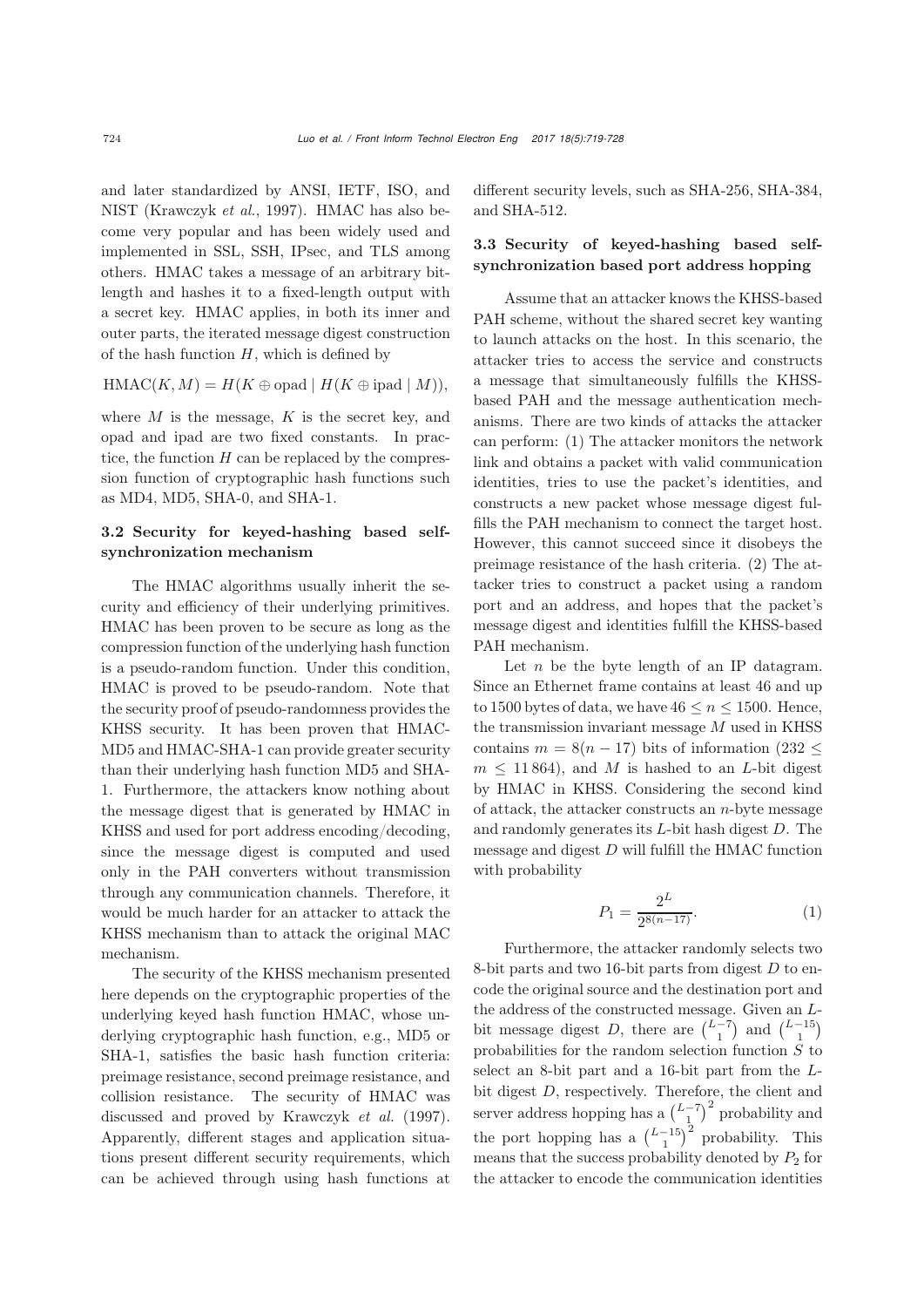to the right identities becomes

$$
P_2 = \frac{1}{\left(\frac{L-7}{1}\right)^2 \left(\frac{L-15}{1}\right)^2}.
$$
 (2)

Consequently, the attacker constructs a message that fulfills the second kind of attack, and the message can arrive at the target service with a success probability denoted by *P*3, which is

<span id="page-6-2"></span>
$$
P_3 = P_1 \cdot P_2 = \frac{2^L}{2^{8(n-17)}} \cdot \frac{1}{(L-7)^2 (L-15)^2}.
$$
 (3)

Let *x* denote the number of malicious packets that fulfill the second kind of attack. The average value of  $x, E(x)$ , is given by

<span id="page-6-0"></span>
$$
E(x) = \frac{mrt}{2^{8n - L - 136}(L - 7)^2(L - 15)^2},\qquad(4)
$$

where *m* is the number of attackers, *r* is the rate of packets generated by the attackers, and *t* refers to the duration of the attack.

For example, assuming that the attacker can send packets close to the theoretical limit of an Ethernet card, reaching approximately  $1.5 \times 10^6$  packets/s [using](#page-9-19) [a](#page-9-19) [1](#page-9-19) [Gb/s](#page-9-19) [network](#page-9-19) [card](#page-9-19) [\(](#page-9-19)Karlin and Pe-terson, [2002](#page-9-19)),  $m = 10$ ,  $t = 3600$  s, and  $L = 128$ , we have  $E(x) = 1.42 \times 10^{-29}$ . Obviously, the attack success rate is too low to succeed.

Meanwhile, the validity of the constructed message cannot be authenticated until the message arrives at the PAH converter on the server side, where every connection attempt disobeying the PAH mechanism will induce an anomaly record, and the administrator can take action (e.g., deny/discard, redirect to honey net, or provide fake service) to cope with the attacks. Therefore, the practical attack success rate will be far below the probability depicted in Eq. [\(4\)](#page-6-0).

Furthermore, the implementation, the choice of random (or cryptographically pseudo-random) keys, a secure key exchange mechanism, frequent key refreshments, and good secrecy protection of keys are all essential ingredients for the security of the synchronization and integrity authentication mechanisms provided by KHSS. These questions are outside the domain of this study, and we can find appropriate solutions in the conventional information security areas.

## 4 Performance evaluation

### 4.1 Simulation tests

In this section, we evaluate the effectiveness of the KHSS-based PAH in resisting network reconnaissance and attacks through theoretical analysis and simulation.

Table [1](#page-6-1) shows the hopping period for KHSSbased PAH versus existing port and/or address hopping schemes including RPH [\(Lee and Thing](#page-9-2), [2004\)](#page-9-2), PRC [\(Badishi](#page-9-9) *et al.*[,](#page-9-10) [2007](#page-9-9)[\),](#page-9-10) [DL/PC-based](#page-9-10) [PH](#page-9-10) [\(](#page-9-10)Morris *et al.*, [2012\)](#page-9-10), network address space randomization (NASR) [\(Antonatos](#page-9-20) *et al.*, [2007](#page-9-20)), and random port and address hopping (RPAH) (Luo *[et al.](#page-9-6)*, [2015b\)](#page-9-6). Compared to the existing schemes, our KHSS-based PAH system provides the maximum hopping frequency. Because the minimum amount of time from the end of a packet to the end of the next packet is 6.72 µs for a 100 Mb/s full-duplex Ethernet link [\(Karlin and Peterson](#page-9-19), [2002](#page-9-19)), the hopping frequency for KHSS-based PAH in this scenario is as high as 1*.*49e5.

<span id="page-6-1"></span>Table 1 Comparison of the hopping times

| Scheme         | Hopping period $(100 \text{ Mb/s Ethernet})$        |
|----------------|-----------------------------------------------------|
| RPH            | UDP: $0.5$ s; TCP: $12-19$ s                        |
| PRC            | At least one round-trip time (168.9 ms)             |
| DL/PC-based PH | 1–4 packets time $(6.72-26.88 \text{ }\mu\text{s})$ |
| <b>NASR</b>    | $15 \text{ min}$                                    |
| <b>RPAH</b>    | 5s                                                  |
| KHSS-based PAH | One packet time $(6.72 \text{ }\mu\text{s})$        |

PH: port hopping; RPH: random PH; PRC: port rationing channel; DL: data length; PC: packet count; NASR: network address space randomization; PAH: port and address hopping; RPAH: random PAH; KHSS: keyed-hashing based self-synchronization

From the previous section, we know that the probability of an attacker constructing a random message that fulfills the synchronization and hopping rules is  $P_3$ , as depicted in Eq.  $(3)$ . For a successful network reconnaissance or attack, the attacker would connect to the target host or service multiple times. Generally, some security systems would be deployed to protect the server host; therefore, the number of scans (*N*) the attacker can perform to reach the server host is limited. In this scenario, for *N* scans, the scanner will discover the target server host with probability

$$
P = 1 - (1 - P_3)^N. \tag{5}
$$

Let us consider the scenario of using MD5 (i.e.,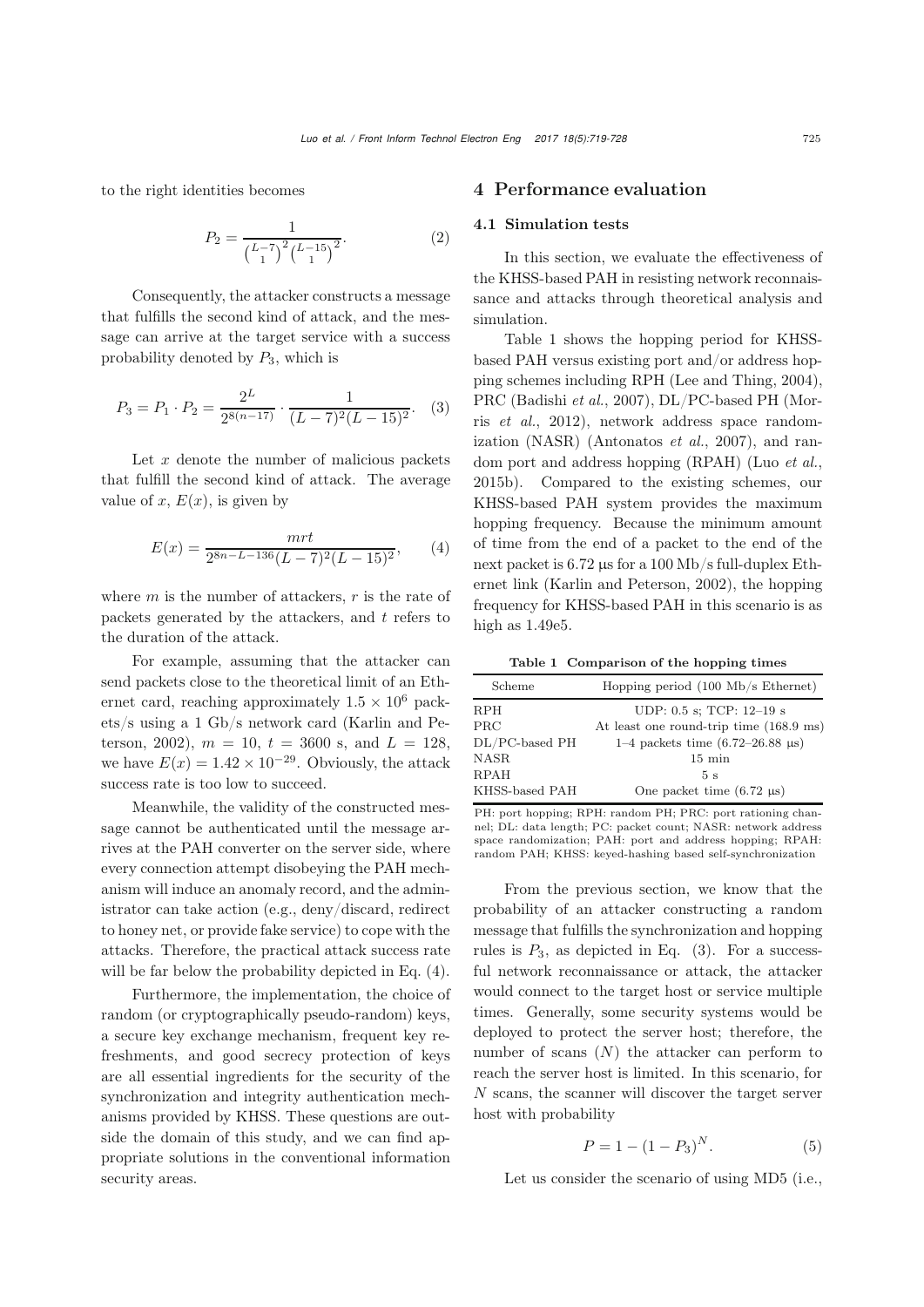$L = 128$ ). The maximum value of  $P_3$  occurs when  $n = 46$ , and  $P_3 \approx 2.64 \times 10^{-40}$ . Practically,  $P_3$  is far below <sup>2</sup>*.*64×10*−*<sup>40</sup> because the average length of the IP packet in the network is 557 bytes.

In this section, to make comparisons between our KHSS-based PAH and existing hopping techniques as well as the static legacy networks, we conducted simulations to evaluate their effectiveness against network reconnaissance, where an attacker with the capacities stated above in a class C network was simulated to perform host discovery and port scanning to a server host in another class C network, and the results are shown in Figs. [4a](#page-7-0) and [4b](#page-7-0), respectively. Fig. [4a](#page-7-0) shows the scan success rate for the attacker in performing host discovery to the target network deployed with KHSS-based address hopping compared to the existing address hopping/mutation mechanisms including static, NASR [\(Antonatos](#page-9-20) *et al.*, [2007](#page-9-20)), STAM [\(Jafarian](#page-9-4) *et al.*, [2014](#page-9-4)), and address hopping in RPAH (Luo *[et al.](#page-9-6)*, [2015b\)](#page-9-6). Fig. [4b](#page-7-0) shows the scan success rate for the attacker in performing port scanning to a target host compared to the existing port hopping/mutation mechanisms including static, RPH [\(Lee and Thing](#page-9-2), [2004](#page-9-2)), PRC [\(Badishi](#page-9-9) *et al.*, [2007\)](#page-9-9), DR/PC-based port hopping [\(Morris](#page-9-10) *et al.*, [2012](#page-9-10)), and port hopping in RPAH (Luo *[et al.](#page-9-6)*, [2015b\)](#page-9-6). The results show that our KHSS-based address hopping provides the best defensive performance for the same number of scans compared to the existing address hopping schemes. KHSS-based port hopping also provides a better defensive capability compared to the existing port hopping schemes, even though the number of scans is up to 200 000. Most often, port scanning is performed as a subsequent reconnaissance phase after host discovery. It is used to find vulnerable services in a target host discovered in the host discovery. The total scan success rate of the whole network reconnaissance equals the scan success rate for host discovery multiplied by the scan success rate for port scanning. Therefore, the KHSS-based PAH mechanism can provide a more effective and active defense method for the host and service hiding compared to the existing schemes.

#### 4.2 Real network tests

The proposed mechanism has flexible implementation models. For the purpose of defending against internal attacks and scanning, the PAH on the server



<span id="page-7-0"></span>Fig. 4 Scan success rate of different address hopping (AH) schemes (a) and different port hopping (PH) schemes (b) vs. the number of scans (NASR: network address space randomization; PAH: port and AH; RPAH: random PAH; KHSS: keyed-hashing based self-synchronization; RPH: random PH; PRC: port rationing channel; DL: data length; PC: packet count)

side can be divided into the port hopping located on the server host directly and the address hopping located on the gateway in front of the subnet switches. To be transparent to the client, PAH on the client side is located on the gateway in front of the subnet switches. In this scenario, the gateways of the client and server subnets and the server host should keep their synchronization. For simplified implementation, PAH on both the client and server sides can be located on the gateway in front of the subnet switches. In this scenario, only the gateways need to be synchronized other than the client–server synchronization. The drawback of this implementation model is that both communication ports and IP addresses in the subnet network are real and static, making the server hosts suffer from internal attacks and scanning.

To study and demonstrate the feasibility of our approach, we have conducted experiments on two designated class C subnets within our university campus network to test the effectiveness and evaluate the synchronization performance of our KHSS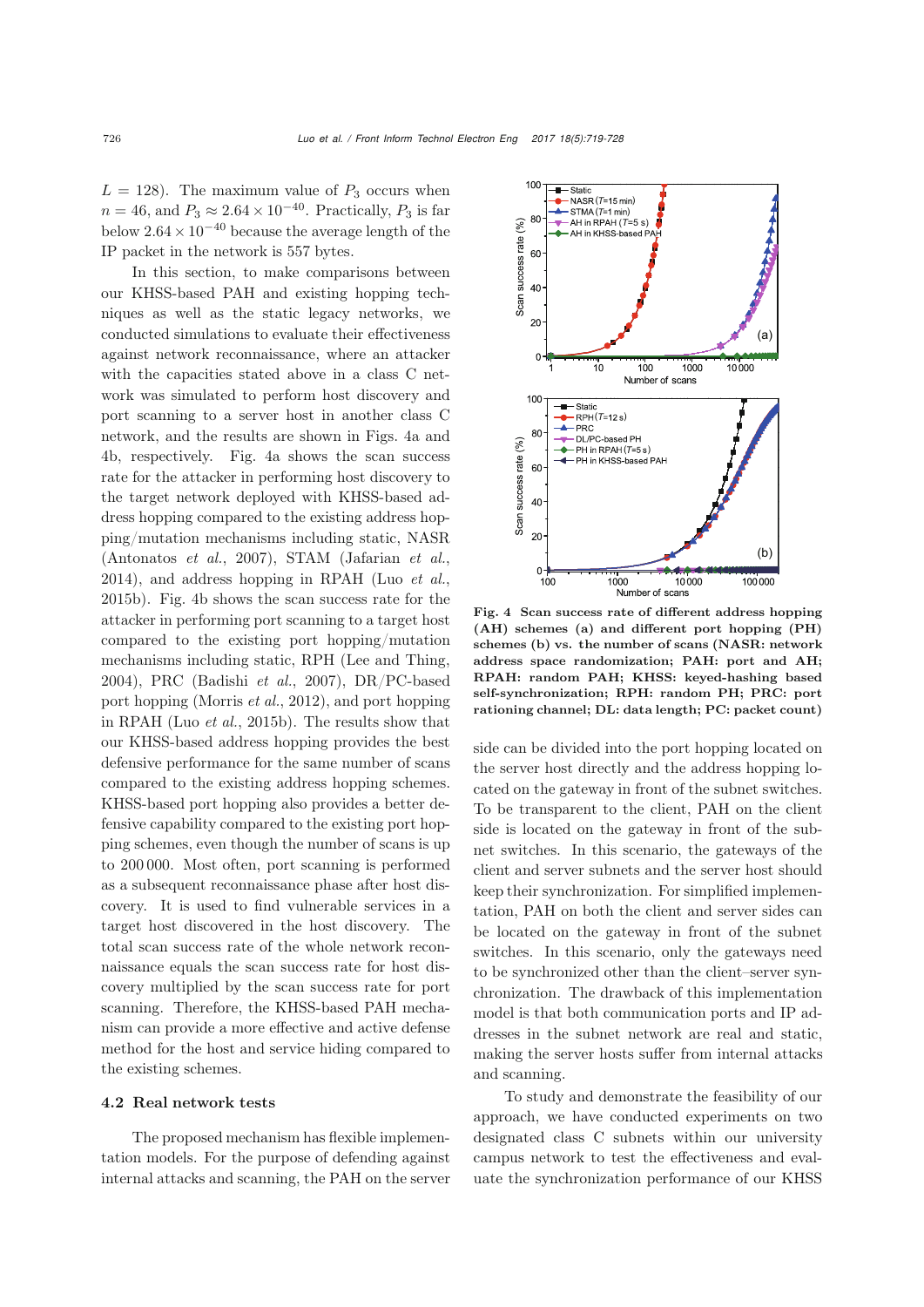scheme based on the latter implementation model. First, we implemented a KHSS-based PAH system in C and deployed it on Ubuntu Linux (kernel 3.17.3) using iptables (version 1.4.21) and the netfilter framework (http://www.netfilter.org). Further, we performed address and port scanning 100 times using Nmap (https://nmap.org), and none of the server hosts or services in the target network were scanned out. The scanning test shows that our KHSS-based PAH is effective in resisting network scanners. Third, to evaluate the influence of services introduced by the proposed method, we performed various network activities during PAH including web browsing and downloading files. These network connections were not affected or interrupted and they even persisted for more than one hour. We also used ApacheBench (http://httpd.apache.org) to perform concurrent connection tests. Specifically, we used ApacheBench to perform 50 tests of 1000 web requests with 10 concurrences, and the connection success rates were 100% for all the tests. Our service tests simply prove that the proposed method is an effective PAH synchronization mechanism.

To measure the overhead in the network communication introduced by the proposed method, we conducted experiments to compare and evaluate the proposed method with existing schemes including RPAH (Luo *[et al.](#page-9-6)*, [2015b\)](#page-9-6) and TAP-based PAH (TPAH) (Luo *[et al.](#page-9-21)*, [2015a\)](#page-9-21). In the experiment, two distinct hosts in the two class C networks were selected to form a client-to-server connection. Then, the throughput for communications with and without the KHSS-based PAH was measured, and the throughput data was obtained using the speed test tool Iperf (https://iperf.fr) 50 times for each test. The results show the impact of introducing the KHSS-based PAH mechanism on the throughput (average overhead was about 0.05% for using MD5 and about 0.18% for using SHA1) (Fig. [5a](#page-8-0)). Note that the bandwidth of our campus experimental network was 100 Mb/s. To test their overheads at a higher network bandwidth, we also constructed a virtual network whose average throughput was as high as 1740.33 Mb/s using the VMware platform with two Ubuntu virtual machines to perform the same throughput test, and the results are depicted in Fig. [5b](#page-8-0). The test results for a higher bandwidth virtual network show the impact of introducing the KHSS-based PAH mechanism on

the throughput (average overhead was about 41.52% for using MD5 and about 48.20% for using SHA1). Although when introducing our KHSS-based PAH scheme in the high bandwidth virtual network, the overhead seemed very high, the throughput can also reach 1 Gb/s when the MD5 hash algorithm was used in KHSS. This synchronization performance and the communication throughput are good enough for the vast majority of application scenarios as well as network conditions. Therefore, the real network test data proves that our KHSS-based PAH mechanism outperforms existing hopping schemes and provides sufficient communication and synchronization performance.



<span id="page-8-0"></span>Fig. 5 Results of the throughput tests on our campus network (a) and on a virtual network (b) (PAH: port address hopping; RPAH: random PAH; TPAH: TAPbased PAH)

## 5 Conclusions

We have proposed a self-synchronization mechanism called KHSS, where the keyed hash function, the hash based MAC (HMAC), creates a digest of the message that passes through the PAH converter and its communication identities are encoded/decoded based on the generated message digest. The